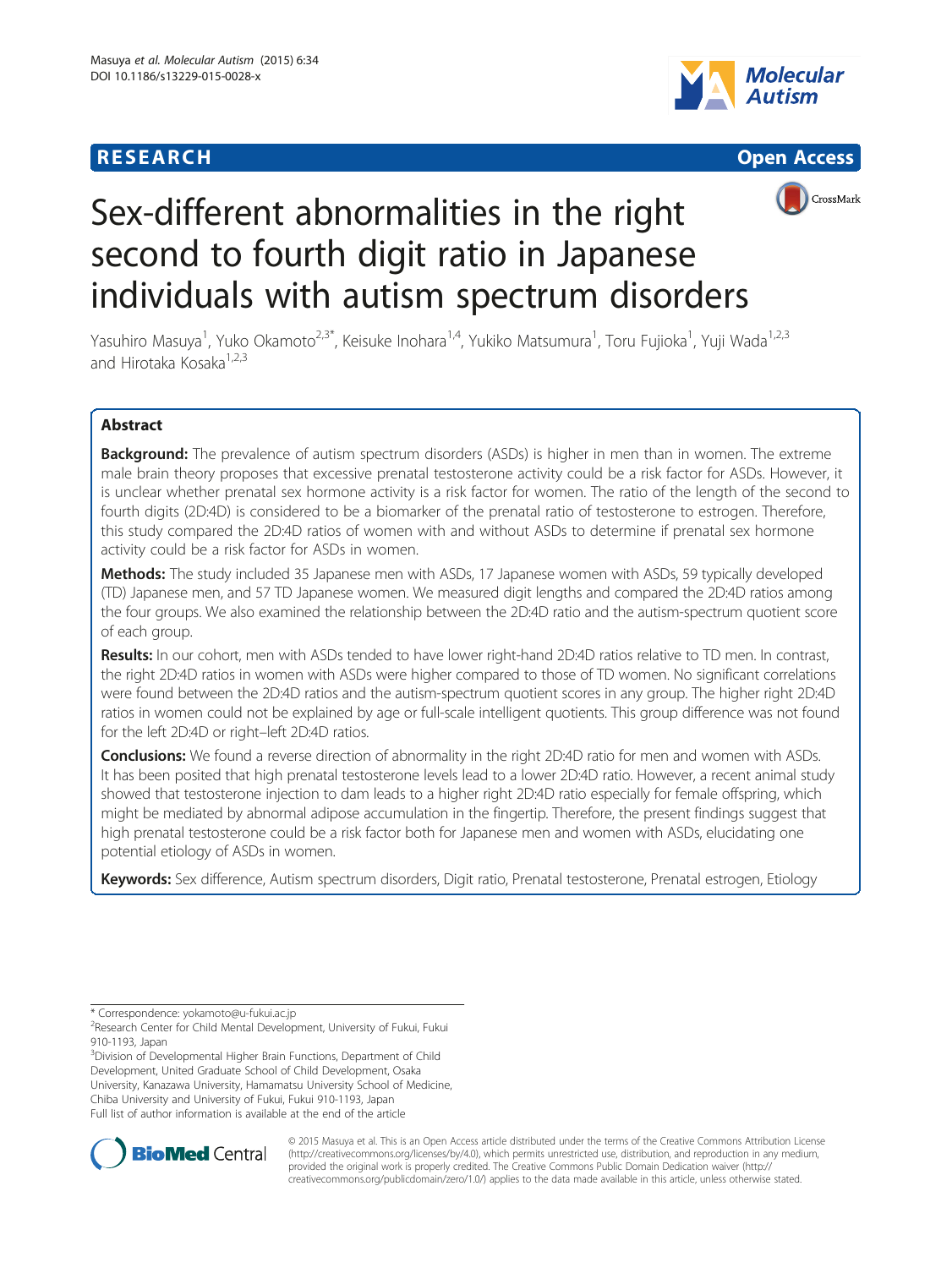#### Background

Autism spectrum disorders (ASDs) are a group of neurodevelopmental disorders characterized by difficulties in social communication and interaction and restricted, repetitive patterns of behavior, interests, or activities [[1](#page-7-0)]. Previous studies have shown that the prevalence ratio for ASDs is four times greater in men than in women [\[2](#page-7-0), [3](#page-7-0)]. Based on such sex-biased prevalence ratios, a number of studies have investigated men-specific hormonal or genetic candidates for ASD risk factors [[3](#page-7-0)–[5](#page-8-0)]. However, the etiology of ASDs in women is largely unknown.

Baron-Cohen and colleagues proposed the extreme male brain (EMB) theory, in which the activities of sex hormones such as testosterone and estrogen during the prenatal period is one of the risk factors for ASDs [\[6](#page-8-0)–[9](#page-8-0)]. In typically developing (TD) individuals, male fetuses are exposed to at least 2.5-fold higher levels of testosterone than female fetuses between weeks 8 and 24 of gestation [[10\]](#page-8-0). This androgen exposure is thought to masculinize cognition, resulting in higher systemizing ability (i.e., understanding things as systems in terms of rules) and lower empathizing ability (i.e., understanding and responding to the mental states of others) [\[6](#page-8-0)–[9](#page-8-0)]. Based on this hypothesis, excessive fetal testosterone exposure in men with ASDs causes "extreme male" cognition (superior systemizing and poorer empathizing) relative to TD men [[6](#page-8-0)–[9\]](#page-8-0). Indeed, a recent study demonstrated that testosterone levels in the amniotic fluid samples of mothers of male babies later diagnosed with ASDs were elevated relative to those of TD male babies [\[11](#page-8-0)]. However, it is unknown whether women with ASDs were exposed to high testosterone levels in utero.

Although measurement of amniotic fluid can be used to directly assess prenatal sex hormone exposure, the low prevalence of ASDs in women would require a large cohort study. As an alternative indirect measure, the ratio of the second to fourth digit length (2D:4D) is frequently used to estimate prenatal sex hormone activity. The ratio is affected by both the amount of sex hormone exposure and sex hormone sensitivity [[12](#page-8-0)–[15](#page-8-0)]. Lutchmaya et al. showed that the 2D:4D ratio of the right hand was negatively correlated with the ratio of testosterone to estrogen in amniotic fluid, indicating that individuals exposed to a higher testosterone:estrogen ratio tend to have lower 2D:4D ratios [\[12](#page-8-0)]. A mouse study also demonstrated that inactivation of androgen or estrogen receptors leads to higher or lower 2D:4D ratios, respectively [\[15\]](#page-8-0). If high testosterone activity (especially relative to estrogen) is a risk factor for both sexes, both men and women with ASDs should have lower 2D:4D ratios.

In support of the EMB theory, recent meta-analyses of 2D:4D ratios in subjects with ASDs have suggested that ratios are lower in individuals with ASDs compared to TD individuals [[16](#page-8-0), [17](#page-8-0)]. However, there were few women with ASDs, if any, in most of the investigations [[18](#page-8-0)–[27](#page-8-0)]. Thus, the 2D:4D ratios in women with ASDs were not sufficiently examined in previous studies. Only two studies examining 2D:4D ratios have involved large numbers of women with ASDs (>10) [[28](#page-8-0), [29\]](#page-8-0), and neither reported a significant difference in the 2D:4D ratios between women with ASDs and TD women [[28](#page-8-0), [29\]](#page-8-0), suggesting that prenatal sex hormone activity is not a risk factor for women with ASDs.

However, previous studies have shown that the prevalence ratio for ASDs differs among different races/ethnicities (e.g., the increased risk for ethnic blacks [[30](#page-8-0), [31\]](#page-8-0)). One possible cause for variable prevalence ratios is different levels of prenatal sex hormone activity among races. For instance, an American study of TD individuals reported higher testosterone levels in the amniotic fluid of black women relative to white women [\[32](#page-8-0)]. Another group measured higher testosterone levels in the umbilical cord blood of Asian babies in China compared to Caucasian babies in the USA [\[33](#page-8-0)]. Furthermore, race differences have also been observed in 2D:4D ratio values [\[34](#page-8-0)–[36\]](#page-8-0) and its relationships with other indices such as sexual orientation [\[37](#page-8-0)] or number of children [[34\]](#page-8-0). These findings indicate that prenatal sex hormone activity could be a risk factor for ASDs in women of races exposed to higher testosterone in utero, such as Asian or African women. Notably, the two previous studies examining 2D:4D ratios in women with ASDs only assessed Caucasian women (Swedish or Dutch) [\[28, 29\]](#page-8-0).

Here, we examined the 2D:4D ratios of women and men with ASDs and TD. We hypothesized that if a higher level of prenatal testosterone activity were a risk factor for ASDs in both sexes, both women and men with ASDs should have lower 2D:4D ratios relative to their TD counterparts. We also examined the relationships between the 2D:4D ratio and individual autistic traits as measured using the autism-spectrum quotient (AQ) [[38\]](#page-8-0) for each group.

# Methods

### Subjects

Fifty-two Japanese individuals with ASDs (35 men and 17 women) and 139 Japanese TD individuals (71 men and 68 women) participated in the present study (Table [1](#page-2-0)). The protocol was approved by the ethics committee of the University of Fukui (Japan), and the study was conducted in accordance with the Declaration of Helsinki. Participants were excluded if they had a history of major medical or neurological illness including epilepsy or significant head trauma or a lifetime history of alcohol or drug dependence. Written informed consent was obtained from each participant following a complete explanation of the study. ASD participants' intelligence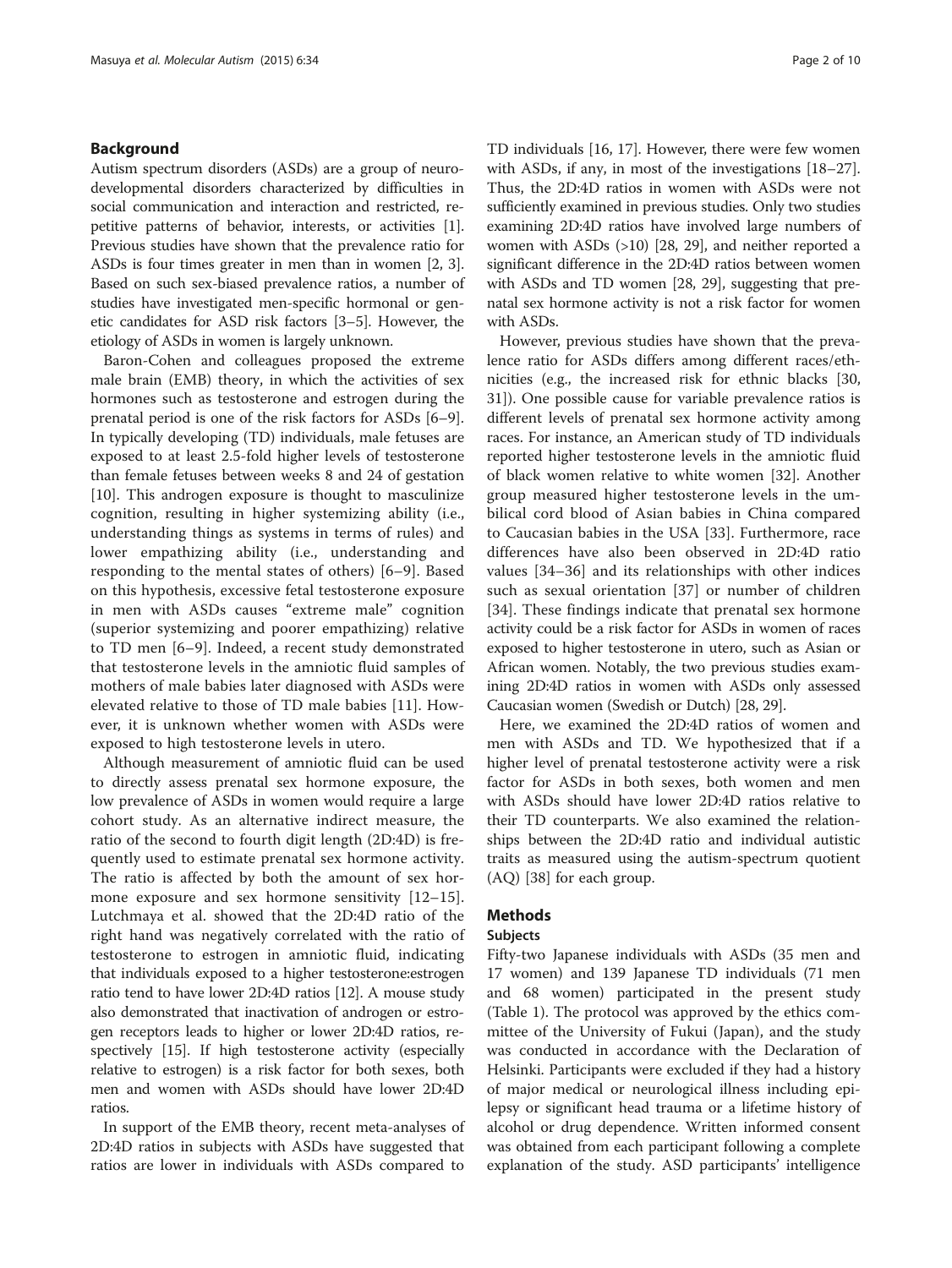#### <span id="page-2-0"></span>Table 1 Demographic data

|                     | ASDs             |                 | TD             |                 |
|---------------------|------------------|-----------------|----------------|-----------------|
|                     | Men              | Women           | Men            | Women           |
| Number              | 35               | 17              | 59             | 57              |
| Age                 | $29.7 \pm 7.1$   | $25.9 \pm 6.6$  | $27.0 \pm 7.9$ | $28.5 \pm 11.3$ |
| WAIS                |                  |                 |                |                 |
| <b>FSIQ</b>         | $102.3 \pm 15.0$ | $98.6 \pm 10.9$ |                |                 |
| vIQ                 | $105.6 \pm 17.6$ | $99.3 \pm 11.6$ |                |                 |
| plQ                 | $97.4 \pm 14.3$  | $98.1 \pm 10.9$ |                |                 |
| AQ                  |                  |                 |                |                 |
| Total               | $33.8 \pm 5.2$   | $33.2 \pm 3.9$  | $14.1 \pm 3.6$ | $11.2 \pm 4.1$  |
| Social              | $8.2 \pm 1.9$    | $8.3 \pm 1.8$   | $2.5 \pm 1.8$  | $1.6 \pm 1.7$   |
| Attention switching | $7.4 \pm 1.9$    | $7.8 \pm 1.4$   | $3.7 \pm 1.7$  | $2.9 \pm 1.3$   |
| Attention to detail | $5.2 \pm 2.6$    | $4.2 \pm 2.0$   | $3.5 \pm 2.3$  | $3.6 \pm 2.0$   |
| Communication       | $7.1 \pm 2.1$    | $7.2 \pm 1.7$   | $1.6 \pm 1.4$  | $1.3 \pm 1.4$   |
| Imagination         | $5.7 \pm 2.4$    | $5.7 \pm 1.2$   | $2.9 \pm 1.7$  | $1.8 \pm 1.4$   |

Age, IQ scores, and AQ scores are shown as mean  $\pm$  SD

ASD autism spectrum disorder, TD typically developed, WAIS Wechsler Adult Intelligence Scale, third edition (Wechsler, 1997), AQ Autism-spectrum quotient

quotient (IQ) scores were obtained using the Wechsler Adult Intelligence Scale-III (WAIS-III) [\[39](#page-8-0)]. We also measured AQ scores, which have been validated in a clinical sample [\[40\]](#page-8-0), for all participants.

### Individuals with ASDs

Thirty-five men with ASDs (mean age ± standard deviation  $[SD] = 29.7 \pm 7.1$  years) and 17 women with ASDs  $(25.9 \pm 6.6 \text{ years})$  were recruited from the Department of Neuropsychiatry at the University of Fukui Hospital (Table 1). A psychiatrist (H.K.) diagnosed participants according to the Diagnostic and Statistical Manual of Mental Disorders [\[1](#page-7-0)] and the standardized criteria of the Diagnostic Interview for Social and Communication Disorders [[41\]](#page-8-0), which reportedly possesses good psychometric properties [[42\]](#page-8-0). This instrument also contains items concerning early development and a section on activities of daily living, which provide data regarding functioning in areas other than social- and communication-related domains [\[41\]](#page-8-0). Full-scale IQ (FSIQ) scores were greater than 70 for all ASD participants. An independent sample  $t$  test revealed that there was no significant difference in FSIQ scores between men and women with ASDs  $(t(50) = 0.90,$  $p = 0.374$ .

# TD individuals

Seventy-one TD men and 68 TD women were recruited from the local community, including staff, students, clerical officers, and local sports squads at the University of Fukui. They were screened to exclude individuals who had a first-degree relative with an axis I disorder based on DSM-IV-TR criteria [[43](#page-8-0)]. Autistic traits are considered on the spectrum regardless of diagnosis, so TD

participants were limited by total AQ score  $\langle$ <20) to exclude TD individuals with more prominent traits. Based on the criteria, we excluded 12 TD men and 11 TD women from the data analysis. Thus, data from 59 TD men (27.0  $\pm$  7.9 years) and 57 TD women (28.5  $\pm$  11.3 years) were used for subsequent data analysis (Table 1).

A two-way analysis of variance (ANOVA) testing age with two levels for groups (ASDs/TD) and two levels for sexes (men/women) revealed no significant interaction between group and sex  $(F(1,164) = 2.88, p = 0.091)$ , main effect of group  $(F(1,164) = 0.03, p = 0.960)$ , or main effect of sex  $(F(1,164) = 0.55, p = 0.460)$ . A two-way ANOVA examining total AQ scores revealed a significant main effect of group  $(F(1,164) = 826.35, p < 0.001)$ and main effect of sex  $(F(1,164) = 5.83, p = 0.017)$ . However, there was no significant interaction between sex and group  $(F(1,164) = 2.68, p = 0.104)$ .

#### Measurement of 2D:4D and statistical analysis

The ventral surfaces of each participant's hands were photocopied. The length of the index and annular fingers from the base to the tip were then measured in the photocopies by two independent measurers using vernier calipers with sensitivity set to 0.01 mm. In order to test the intra-observer repeatability of digit length and 2D:4D ratios, we utilized the single-score interclass correlation coefficient (ICC) and, employed a two-way mixed-effects model with an absolute-agreement definition for digit length and 2D:4D ratios, respectively. The ICCs of digit length and 2D:4D ratios of the two measurers were 0.97 and 0.74, very similar to the 0.95 and 0.75 reported in a previous study [[44](#page-8-0)]. We then calculated the mean digit lengths of 2D and 4D, and the mean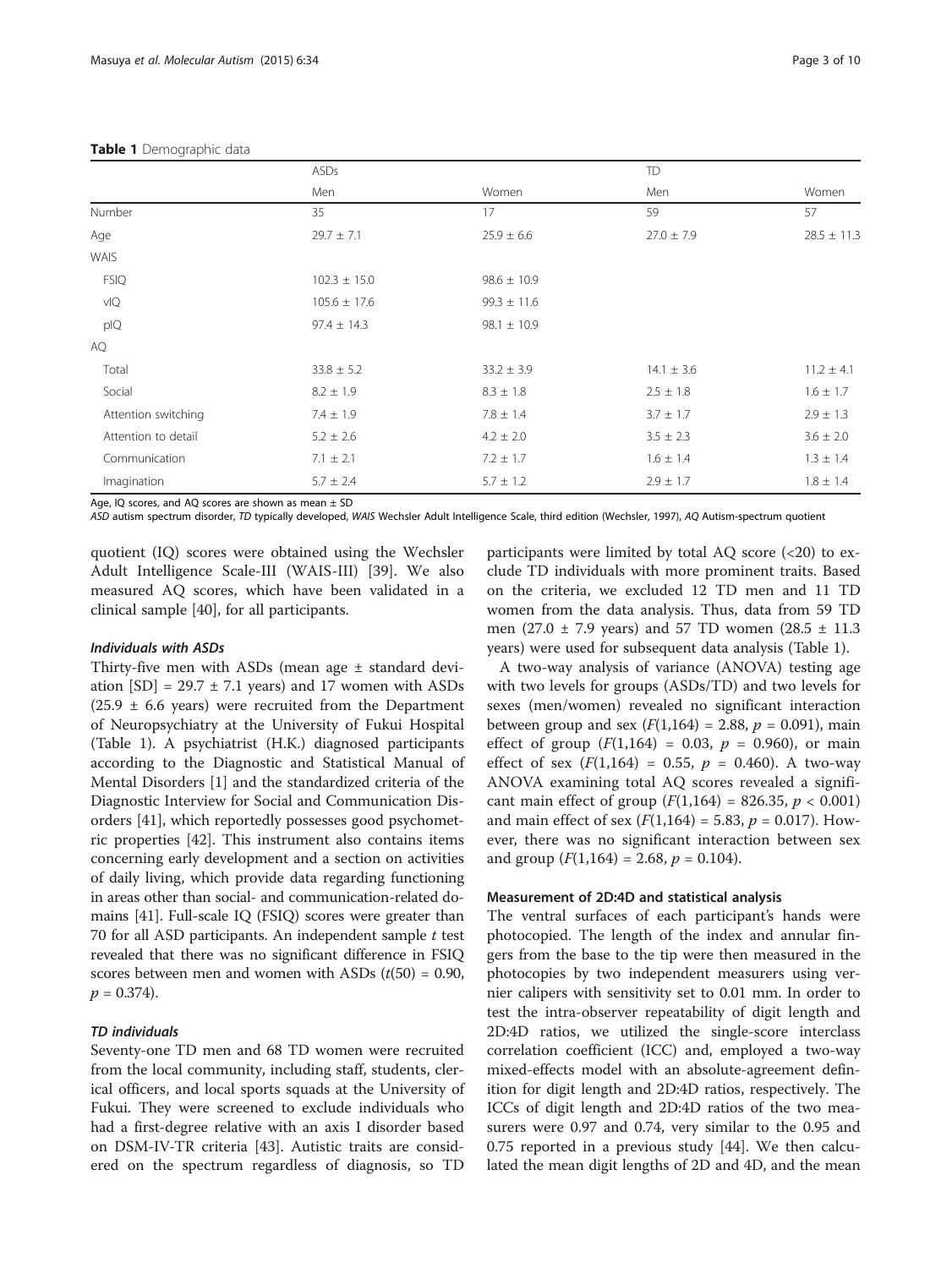2D:4D ratios between two examiners in the right and left hands of each participant. Recent studies have proposed that the difference in the 2D:4D ratios between the right and left hands (right–left 2D:4D ratio) could be a biomarker of prenatal testosterone and estrogen activity [[45\]](#page-8-0). Therefore, we calculated both right–left 2D:4D ratios and separate right and left 2D:4D ratios.

All statistical analyses were performed using IBM SPSS statistics software, version 20 (IBM Corporation). We initially conducted a two-way ANOVA with two levels for group (ASDs and TD) and two levels for sex (women and men) to examine the digit length of 2D and 4D for both hands, and the right, left, and right–left 2D:4D ratios. We then performed correlation analyses to examine associations between AQ scores and 2D:4D ratios in each group.

#### Results

# Sex and group differences in digit length and 2D:4D ratios

Table 2 shows the means and SDs for digit length and 2D:4D ratios for each group. For individual digit length, two-way ANOVAs examining the right 4D according to group and sex revealed a significant interaction between sex and group  $(F(1,146) = 5.27, p = 0.023)$  and main effect of sex  $(F(1,146) = 93.06, p < 0.001)$ , while there was no significant main effect of group ( $F(1,146) = 0.05$ ,  $p =$ 0.825). Post hoc pair-wise comparisons with the Bonferroni correction revealed that men with ASDs tended to have marginally significant longer right 4D relative to TD men ( $p < 0.10$ , Cohen's  $d = 0.37$  [\[46\]](#page-8-0)), while no significant difference was found in right 4D length between women with and without ASDs ( $p > 0.10$ ,  $d = 0.41$ ; Fig. [1a](#page-4-0)). By contrast, the other digits revealed a main effect of sex  $(F(1,146) = 62.15, p < 0.001$  for right 2D;  $F(1,146) = 78.59, p < 0.001$  for left 2D;  $F(1,146) = 80.73$ ,

| Table 2 Digit length and 2D:4D ratios in each group |  |  |  |  |  |  |  |  |
|-----------------------------------------------------|--|--|--|--|--|--|--|--|
|-----------------------------------------------------|--|--|--|--|--|--|--|--|

 $p < 0.001$  for left 4D), but no significant interactions of group and sex and main effects of group were identified  $(p > 0.05$  for each). The effect sizes (Cohen's d) of group differences between men with and without ASDs were 0.10 for right 2D, 0.18 for left 2D, and 0.24 for left 4D, and the corresponding differences between women with and without ASDs were 0.13, 0.16, and 0.34 [[46](#page-8-0)]. Collectively, an interaction of group and sex was only found for the right 4D, while only sex effects were found for right 2D, left 2D, and left 4D.

Regarding the 2D:4D ratios, two-way ANOVAs examining the right 2D:4D ratios according to group and sex revealed a significant interaction between sex and group  $(F(1,146) = 9.11, p = 0.003)$  and a main effect of sex  $(F(1,146) = 9.71, p = 0.002)$ , but there was no significant main effect of group  $(F(1,146) = 0.16, p = 0.686)$ . Post hoc pair-wise comparisons with the Bonferroni correction revealed that men with ASDs showed significantly lower right 2D:4D ratios versus those of TD men ( $p <$ 0.05,  $d = 0.48$ ), and women with ASDs showed significantly higher 2D:4D ratios versus those of TD women  $(p < 0.05, d = 0.52;$  Fig. [1](#page-4-0)b). In contrast to the right 2D:4D ratio results, the two-way ANOVA results for the left 2D:4D and right–left 2D:4D ratios revealed no significant interactions between sex and group  $(F(1,146) =$ 3.25,  $p = 0.073$  for left 2D:4D ratios;  $F(1,146) = 1.24$ ,  $p =$ 0.267 for right–left 2D:4D ratios), main effect of group  $(F(1,146) = 0.79, p = 0.374$  for left 2D:4D ratios;  $F(1,146) =$ 0.37,  $p = 0.546$  for right–left 2D:4D ratios), or main effect of sex  $(F(1,146) = 2.15, p = 0.144$  for left 2D:4D ratios;  $F(1,146) = 2.51$ ,  $p = 0.115$  for right-left 2D:4D ratios). Effect sizes (Cohen's d) of group differences between men with and without ASDs were 0.21 for left 2D:4D and 0.32 for right–left 2D:4D, and those between women with and without ASDs were 0.41 for left 2D:4D and 0.10 for right–left 2D:4D. Collectively,

|                  | Men                |                   |               |      | Women             |                   |        |            |  |
|------------------|--------------------|-------------------|---------------|------|-------------------|-------------------|--------|------------|--|
|                  | <b>ASDs</b>        | <b>TD</b>         | ASDs vs TD    |      | ASDs              | <b>TD</b>         |        | ASDs vs TD |  |
|                  | Mean $\pm$ SD      | Mean $\pm$ SD     | $\mathcal{P}$ | d    | Mean $\pm$ SD     | Mean $\pm$ SD     | р      | d          |  |
| Digit length     |                    |                   |               |      |                   |                   |        |            |  |
| Right 2D         | $7.21 \pm 0.36$    | $7.17 \pm 0.43$   |               | 0.10 | $6.61 \pm 0.42$   | $6.66 \pm 0.39$   |        | 0.13       |  |
| Right 4D         | $7.68 \pm 0.33$    | $7.53 \pm 0.45$   |               | 0.37 | $6.82 \pm 0.42$   | $7.00 \pm 0.44$   |        | 0.41       |  |
| Left 2D          | $7.24 \pm 0.35$    | $7.17 \pm 0.41$   | $^+$          | 0.18 | $6.56 \pm 0.43$   | $6.62 \pm 0.37$   |        | 0.16       |  |
| Left 4D          | $7.67 \pm 0.36$    | $7.55 \pm 0.57$   |               | 0.24 | $6.84 \pm 0.44$   | $6.99 \pm 0.44$   |        | 0.34       |  |
| 2D:4D ratio      |                    |                   |               |      |                   |                   |        |            |  |
| Right            | $0.939 \pm 0.029$  | $0.952 \pm 0.026$ | $\ast$        | 0.48 | $0.970 \pm 0.035$ | $0.953 \pm 0.032$ | $\ast$ | 0.52       |  |
| Left             | $0.944 \pm 0.029$  | $0.950 \pm 0.029$ |               | 0.21 | $0.963 \pm 0.047$ | $0.948 \pm 0.033$ |        | 0.41       |  |
| Right minus left | $-0.005 \pm 0.021$ | $0.003 \pm 0.027$ |               | 0.32 | $0.008 \pm 0.035$ | $0.005 \pm 0.029$ |        | 0.10       |  |

Digit length and 2D:4D ratios for each group are shown as mean ± SD. Digit lengths are shown in cm. p values of post hoc pair-wise comparisons and Cohen's d values of comparison between ASDs and TD for each sex are presented †p < 0.10; \*p < 0.05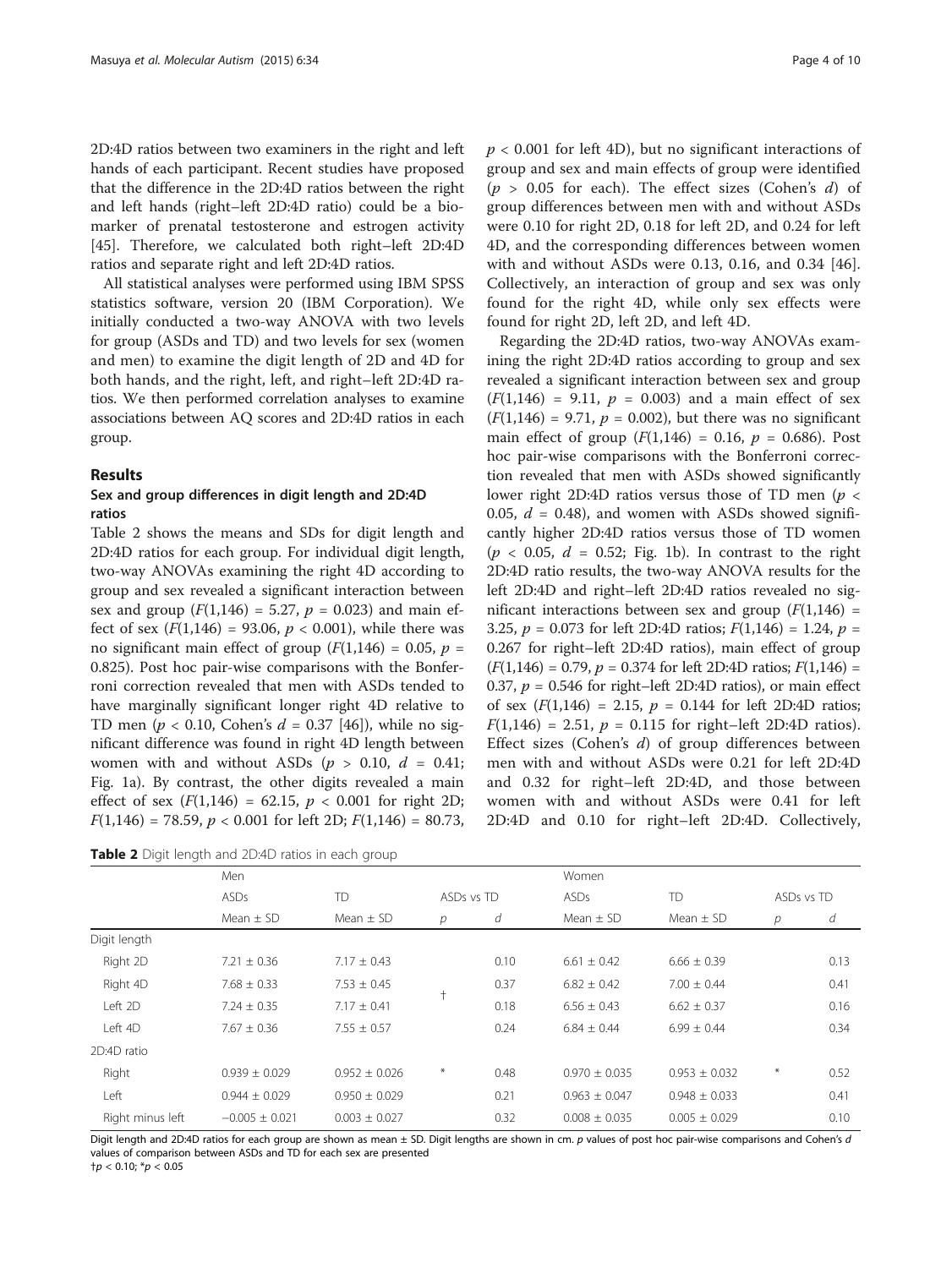<span id="page-4-0"></span>

women with ASDs exhibited higher right 2D:4D ratios relative to TD women, whereas men displayed lower right 2D:4D ratios relative to TD men. However, none of the group effects was found for either the left or right–left 2D:4D ratios.

#### Relationship between 2D:4D ratios and total AQ scores

We then conducted correlation analyses between total AQ scores and digit length and total AQ scores and 2D:4D ratios separately for each group. Table 3 summarizes the results. We did not find a significant correlation between AQ total scores and digit length or 2D:4D ratios in any group.

# Do age and FSIQ explain the sex-dependent difference between the right 2D:4D ratio and autistic traits/ASDs?

Previous studies have suggested that 2D:4D ratios positively correlate with age [[19](#page-8-0), [29](#page-8-0)], and individuals with ASDs and severe mental retardation tend to exhibit lower 2D:4D ratios [[27\]](#page-8-0). Therefore, we sought to determine whether the sex-dependent associations between the right 2D:4D ratios are related to age or FSIQ. The correlation analysis between right 2D:4D ratios and age revealed no significant correlations in men or women  $(r(92) = -0.10, p = 0.346$  for men;  $r(72) = 0.04$ ,  $p = 0.728$  for women). Furthermore, when we excluded the effect of age, an analysis of covariance (ANCOVA) revealed a significant interaction between group and sex  $(F(1,163) = 9.01, p = 0.003)$ . A post hoc pair-wise comparison with the Bonferroni correction showed significant  $(p < 0.05)$  group differences in both men and women. Therefore, sex-dependent group differences in the right 2D:4D ratios cannot be explained by age. Correlation analysis between the right 2D:4D ratio and FSIQ in the ASD group revealed a significant correlation in men but not in women  $(r(33) = 0.34, p = 0.046$  for men with ASDs;  $r(15) = 0.36$ ,  $p = 0.163$  for women with ASDs). However, the correlation coefficients were similar between men and women, and no difference was found between the two slopes  $(t(48) = 0.65, p = 0.516)$ .

Table 3 Correlation between AQ and digit length or 2D:4D ratios in each group

|                  | Men     |       |         |       | Women   |       |         |                |  |
|------------------|---------|-------|---------|-------|---------|-------|---------|----------------|--|
|                  | ASDs    |       |         | TD    |         | ASDs  |         | <b>TD</b>      |  |
|                  |         | р     |         | р     |         | p     |         | $\overline{p}$ |  |
| Digit length     |         |       |         |       |         |       |         |                |  |
| Right 2D         | $-0.28$ | 0.104 | 0.02    | 0.868 | 0.25    | 0.338 | $-0.03$ | 0.842          |  |
| Right 4D         | $-0.15$ | 0.384 | 0.01    | 0.942 | 0.17    | 0.503 | $-0.01$ | 0.951          |  |
| Left 2D          | $-0.24$ | 0.168 | $-0.02$ | 0.898 | 0.21    | 0.430 | 0.06    | 0.684          |  |
| Left 4D          | $-0.16$ | 0.366 | 0.04    | 0.762 | $-0.05$ | 0.861 | 0.01    | 0.936          |  |
| 2D:4D ratio      |         |       |         |       |         |       |         |                |  |
| Right            | $-0.21$ | 0.215 | 0.03    | 0.800 | 0.12    | 0.657 | $-0.03$ | 0.817          |  |
| Left             | $-0.13$ | 0.474 | $-0.12$ | 0.369 | 0.27    | 0.296 | 0.06    | 0.643          |  |
| Right minus left | $-0.13$ | 0.470 | 0.15    | 0.244 | $-0.24$ | 0.349 | $-0.10$ | 0.442          |  |

 $r$  and  $p$  values for the correlation analysis are shown for each group. Note that there were no significant correlations for any of the groups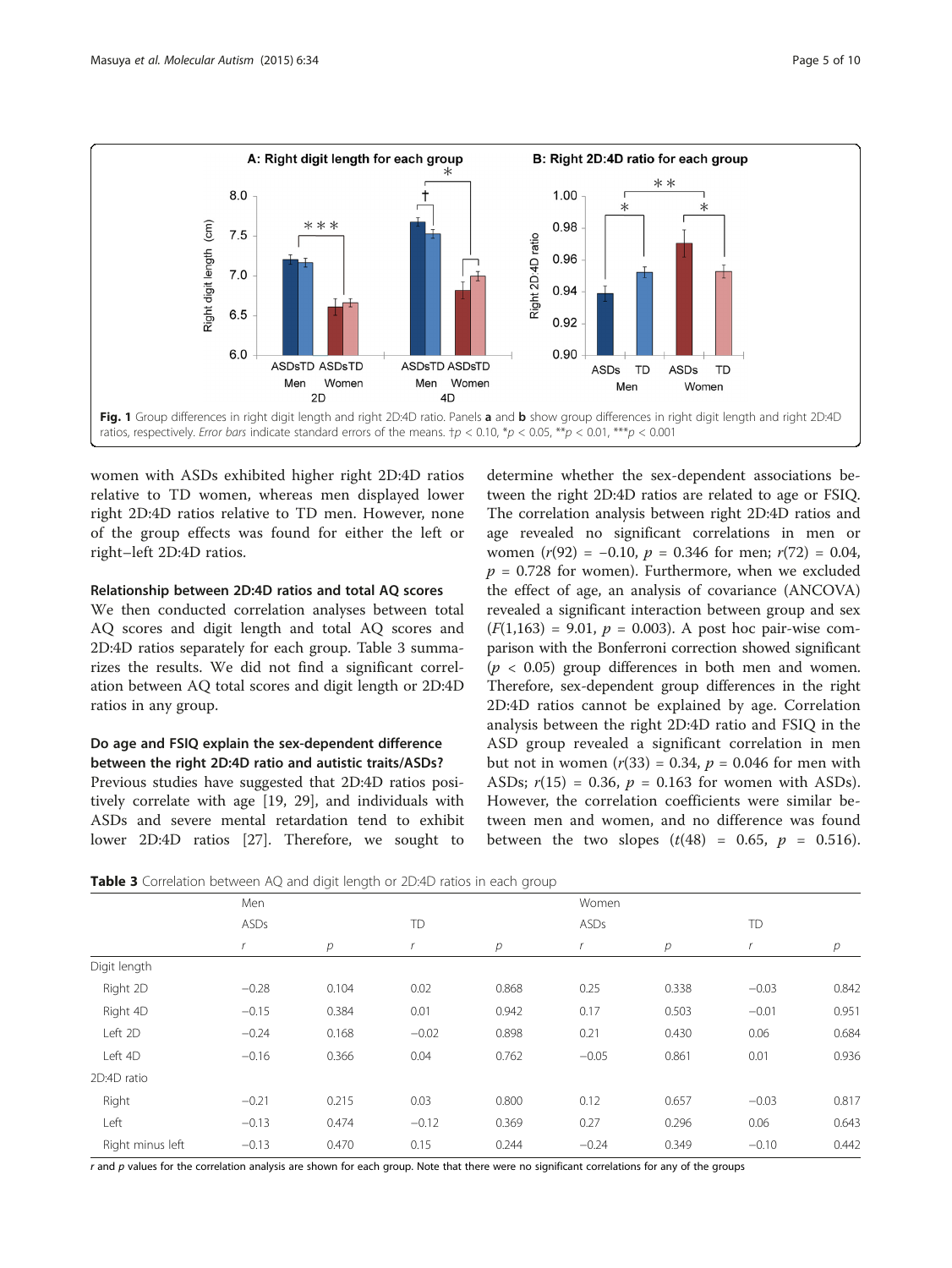Therefore, it is unlikely that the sex-dependent association between the right 2D:4D ratio and ASDs or autistic traits can be explained by FSIQ.

# **Discussion**

# Sex-dependent association between the right 2D:4D ratio and ASDs

We confirmed that men with ASDs exhibited lower right 2D:4D ratios compared to TD men. These results suggest that high prenatal testosterone (relative to estrogen) is one of the risk factors for ASDs in Japanese men; thus, they support the EMB theory. Unexpectedly, our study also showed that women with ASDs displayed higher right 2D:4D ratios compared to TD women. This indicates that prenatal sex hormone activity can be a risk factor for Japanese women with ASDs. In contrast, we found no significant correlation between 2D:4D ratios and AQ total score. These results are consistent with previous meta-analyses [\[16, 17\]](#page-8-0) and suggest that prenatal sex hormone activity affects the occurrence of ASDs, irrespective of individual autistic traits.

Because the 2D:4D ratio is an indirect measure of prenatal sex hormone activity, other confounding factors should be considered. Recent studies have found a correlation between 2D:4D ratios and chronological age in children both with and without ASDs [\[19](#page-8-0), [29\]](#page-8-0), and a longitudinal study showed that 2D:4D ratios increase throughout development in TD children [[47\]](#page-8-0). Thus, postnatal factors may also alter the 2D:4D ratio. With respect to postnatal factors, Bloom et al. proposed that the lower 2D:4D ratios in subjects with ASDs reported in previous studies result from delayed skeletal maturation relative to TD subjects [\[19](#page-8-0)]. They measured the length of the phalanges and metacarpal bones of the left hands of children aged between 4 and 8 years with ASDs and demonstrated that the left 2D:4D ratios were positively correlated with skeletal age measured using Tanner– Whitehouse 3 (TW3) ratings [\[19\]](#page-8-0). However, all participants in the present study were older than 15, so the 2D:4D ratios in the present study would be less affected by differences in skeletal developmental stages relative to studies involving young children. Furthermore, if the sexdependent associations between the 2D:4D ratio and the occurrence of ASDs result from differences in skeletal development, similar patterns should be found in the left 2D:4D ratios. However, we only observed sex-dependent group differences for the right 2D:4D ratios, which are predominantly affected by prenatal sex hormone activity [[12](#page-8-0), [45\]](#page-8-0). Therefore, it is unlikely that lower 2D:4D ratios in men with ASDs and higher 2D:4D ratios in women with ASDs reflect differences in skeletal maturation between groups.

Postnatal testosterone exposure has also been proposed to affect 2D:4D ratios [\[29](#page-8-0), [48\]](#page-8-0). Previous studies

reported elevated rates of testosterone-related disorders in women with autism [\[49\]](#page-8-0) and elevated postnatal blood testosterone levels in women with ASDs [[28, 50](#page-8-0), [51](#page-8-0)]. If the effect of postnatal testosterone exposure is similar to that of prenatal testosterone, excessive exposure should result in lower 2D:4D ratios in women with ASDs. In contrast, we found higher 2D:4D ratios in women with ASDs, making it unlikely that those higher 2D:4D ratios were caused by postnatal testosterone exposure.

Another possible confounding factor is 2D:4D ratio fluctuation over the menstrual cycle [[52](#page-8-0)]. Mayhew et al. reported that the right 2D:4D ratio of TD women who took oral contraceptives fluctuated over their menstrual cycle within 0.01, but no fluctuation was found for TD women who did not take oral contraceptives [[52\]](#page-8-0). However, none of women with ASDs and just 1 of the 57 TD women used oral contraceptives in the present study. Furthermore, we found that the difference between the right 2D:4D ratio of ASD and TD women was 0.017 (greater than 0.01). Therefore, it is unlikely that the difference in the right 2D:4D ratio between ASD and TD women is associated with their menstrual cycles.

We can rule out the possibility that higher 2D:4D ratios in women with ASDs are caused by differences in skeletal developmental stages, postnatal testosterone exposure, or menstrual cycle. Therefore, it is reasonable to conclude that the higher right 2D:4D ratios reflect prenatal sex hormone activity differences in Japanese women with ASDs.

# Possible mechanisms underlying the sex-dependent difference in the right 2D:4D ratio as a risk factor for ASDs

Why do women with ASDs have higher right 2D:4D ratios than TD women, unlike men with ASDs? One possibility is higher prenatal testosterone activity. Indeed, several studies have reported an association between prenatal testosterone levels in mothers and ASDs or higher autistic traits in daughters [\[49](#page-8-0), [53, 54](#page-8-0)]. For instance, mothers of women with ASDs exhibited an increased rate of testosterone-related medical conditions [[49\]](#page-8-0). Furthermore, the daughters of hyperandrogenic mothers with polycystic ovarian syndrome (PCOS) tend to have higher AQ scores and systemizing quotient scores as well as lower empathy quotient scores. Interestingly, the same study also showed elevated amniotic fluid testosterone levels and higher right 2D:4D ratios in daughters of mothers with PCOS compared to those without [\[53](#page-8-0)]. These findings imply that high testosterone levels in mothers can lead to both ASDs and higher right 2D:4D ratios in daughters.

How can high testosterone in mothers cause higher right 2D:4D ratios in their daughters? One possibility is altered growth of soft tissue (e.g., fingertip fat) induced by excessive prenatal testosterone exposure. Previous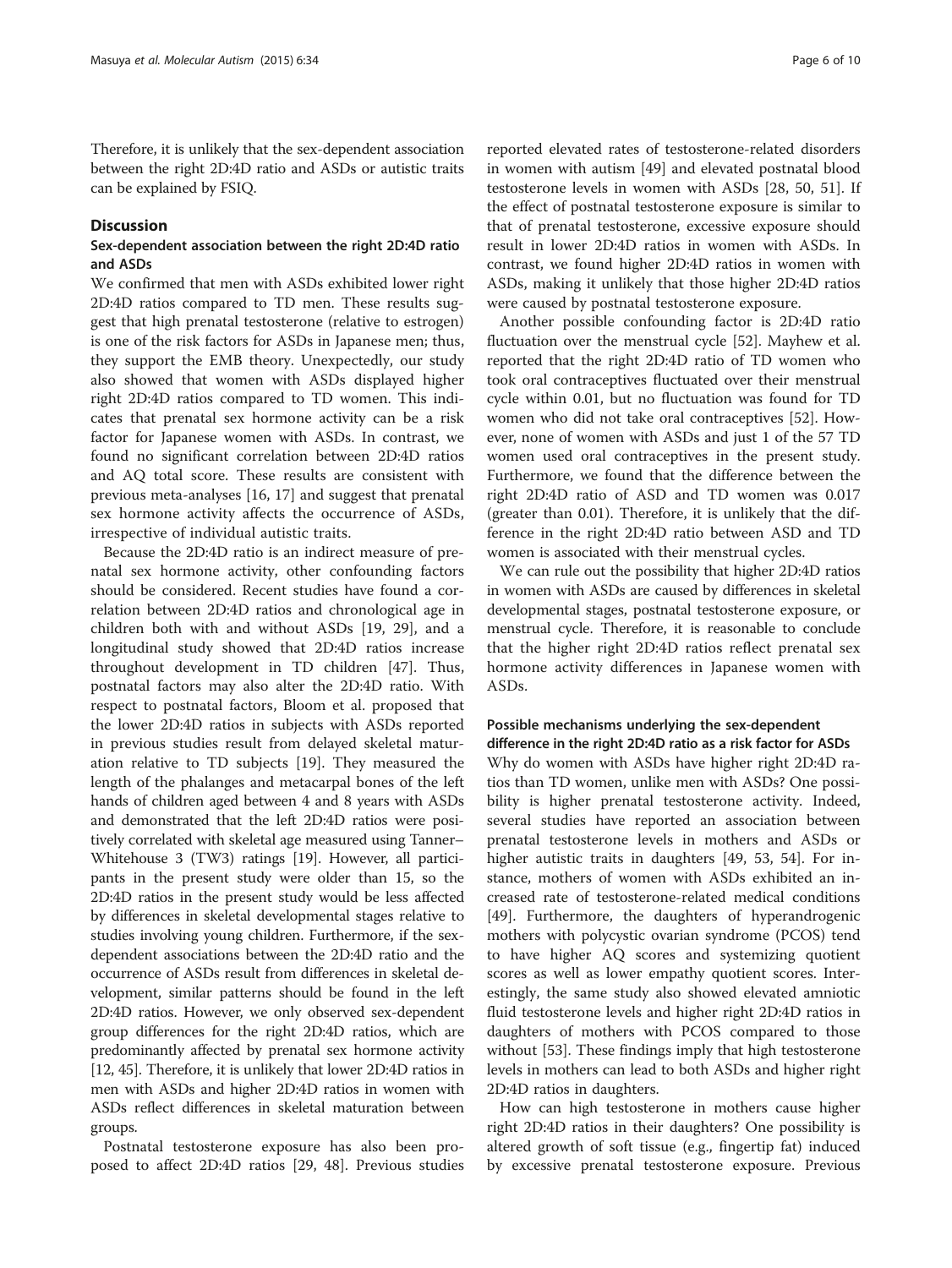animal studies demonstrated that high testosterone activity affects the growth of skeletal and soft tissue in index and annular fingers [\[15, 55](#page-8-0)]. In a rat study, Zheng et al. showed that higher activity of androgen relative to the estrogen receptor led to abnormal phalange growth. Injecting the dam with dihydrotestosterone induced annular finger elongation and a lower 2D:4D ratio for female offspring [[15\]](#page-8-0). In contrast, Abbott et al. examined the effect of injecting testosterone into the dam during gestation on the 2D:4D ratio in rhesus monkeys. They measured phalange length or joint spaces and length from the basal crease to the digit tip, which accounted for both skeletal and soft tissue. They showed that female offspring of dams injected with testosterone had elongated index fingers and an increased 2D:4D right ratio when they measured digit length from the skin, while no abnormality was observed in skeletal tissue [\[55](#page-8-0)]. Their results suggest that female fetuses exposed to high prenatal testosterone have abnormal soft tissue growth (i.e., fat accumulation in the right index fingertip) and an increased right 2D:4D ratio for rhesus monkeys. These findings are notable since they are in non-human primates.

In human studies of 2D:4D ratio, the index and annular finger lengths can be measured in several ways, such as the length from the basal crease to fingertips from photocopies or direct measurement, which includes both soft and skeletal tissues. Further, 2D:4D ratio are also measured by radiograph which can evaluate phalange length. Several radiograph studies have shown a sex difference in the 2D:4D ratio for TD individuals [[56](#page-8-0)–[58](#page-9-0)], indicating that skeletal tissue contributes to this ratio. In addition, several studies have suggested that fingertip fat also contributes to the sex difference in 2D:4D ratios for TD individuals [[59](#page-9-0)–[62](#page-9-0)]. For instance, some studies showed larger 2D:4D ratios for indirect measurement (i.e., photocopies) compared to direct measurement (i.e., direct measurement of participants hands) [[59](#page-9-0), [60](#page-9-0)]. Manning et al. proposed that sex differences in fingertip fat shape might explain differences between these two measurements. Manning et al. previously showed that the 2D:4D ratio measured on photocopies showed a larger sex difference than phalanges assessed with radiographs [\[61\]](#page-9-0). Furthermore, a recent study demonstrated that the 2D:4D ratio of phalanges in women is not related to various indices including anthropometric, behavioral, and nutritional variables. Vehmas proposed the possibility that these features might be associated with soft tissue rather than bone length [[62](#page-9-0)]. Based on these findings, we speculate that the higher 2D:4D ratio for women with ASDs might be due to alterations in fat tissue.

Collectively, it is possible that a higher 2D:4D ratio for women with ASDs might reflect altered fingertip fat caused by higher prenatal testosterone exposure of maternal origin. Therefore, we speculate that high prenatal testosterone exposure affects different tissues in each sex, such as soft tissue for women and skeletal tissue for men. Alternatively, high prenatal testosterone exposure could affect the same tissues differently in men and women. An examination of skeletal and soft tissue would be necessary to elucidate sex-difference abnormalities in right 2D:4D ratios in subjects with ASDs.

# Factors that explain compatibility between previous findings and the present study

Although we found higher 2D:4D ratios in women with ASDs versus TD women, previous studies contradict this result [\[28, 29](#page-8-0), [63](#page-9-0)]. Similar to studies by Hauth et al. and Bejerot et al., Lai et al. reported no significant difference in the right 2D:4D ratio between women with and without ASDs in magnetic resonance imaging studies [\[63](#page-9-0)]. These contradictory results can be explained by race differences or by confounding factors such as skeletal maturation or FSIQ. For instance, Hauth et al. reported no significant difference in the mean 2D:4D ratios between 38 girls with ASDs and 95 TD girls. However, 2D:4D ratios were correlated with skeletal age in children with ASDs [[29\]](#page-8-0), so the failure to find group differences in 2D:4D ratios in the Hauth et al. study may have been caused by individual variability in the skeletal developmental stages. Bejerot et al. also reported no difference in 2D:4D ratios between 24 women with ASDs and 25 TD women. However, the mean right 2D:4D ratios were slightly higher in women with ASDs (0.98) relative to TD women (0.97). In addition, they did not examine the IQs of ASD participants, and the ASD group included a large number of poorly educated women (<9 or 12 years of schooling) compared to the TD group [[29\]](#page-8-0). Previous studies have suggested that individuals with ASDs and severe mental retardation tend to display lower 2D:4D ratios [[27\]](#page-8-0), and we found a marginally significant correlation between FSIQ and right 2D:4D ratios in individuals with ASDs. One possible explanation for the failure of Bejerot et al. to find a significant difference is that the 2D:4D ratios in the ASD group were reduced by low IQ rather than ASD in women with ASDs.

In addition to the confounding factors described above, race differences might be a cause of contradictory results among reports. One possibility is that vulnerability to sex hormone exposure differs between races. Previous studies have shown an association between ASDs (diagnosis or autistic features in typical development) and various genetic predispositions related to sex hormone synthesis, metabolism, or receptors [[64](#page-9-0)–[67\]](#page-9-0). For example, the number of CAG repeats in androgen receptor genes [[65\]](#page-9-0) is believed to be related to the 2D:4D ratio [[14](#page-8-0)].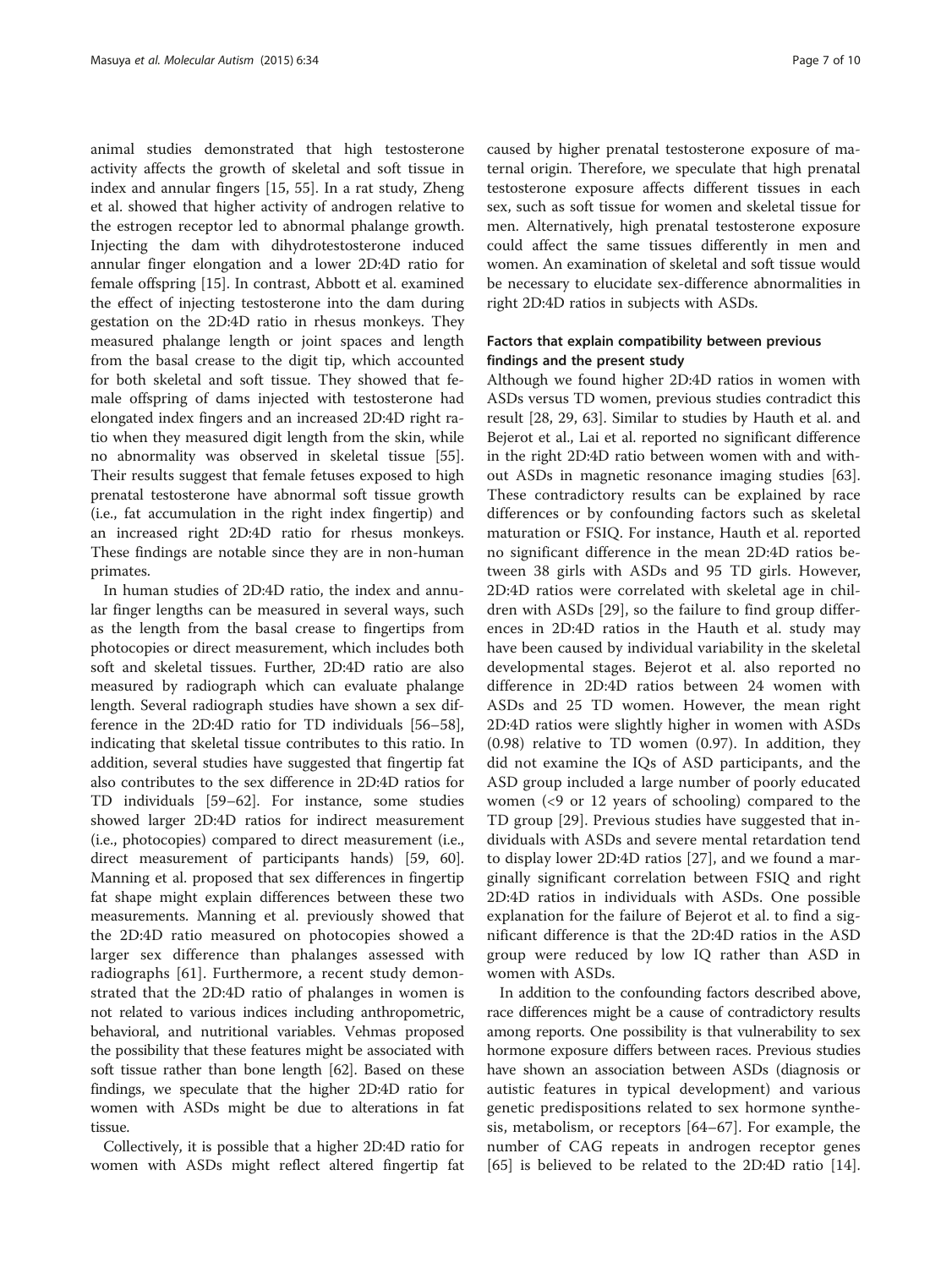<span id="page-7-0"></span>Such genetic predispositions frequently differ among ethnic groups [\[68, 69\]](#page-9-0). For instance, Japanese TD individuals tend to have a shorter CGC repeat in the androgen receptor gene and thus higher androgen receptor activity compared to German (Caucasian) individuals [\[69\]](#page-9-0). In addition, a previous study suggested that testosterone levels in umbilical cord blood were higher for Asian babies in China than Caucasian babies in the USA [\[33](#page-8-0)]. Based on these studies, we can speculate that Japanese individuals tend to have a higher risk of maternal testosterone exposure than Caucasian individuals. This could contribute to the discrepant results of previous and present studies.

#### Limitations and further study

Our results should be considered in the context of five limitations. First, we found no significant sex difference in the right 2D:4D ratio for the TD group. One possible reason is that our inclusion criterion for the TD group  $(AQ < 20)$  affected the sex difference in the TD group. To address the issue, our findings should be replicated with large samples that include TD subjects with higher autistic traits. Second, the 2D:4D ratio is an indirect measure of prenatal sex hormone activity, so we could not identify the root cause(s) of the different 2D:4D ratios between women with and without ASDs. Direct measures such as sex hormone levels in amniotic fluid or maternal blood or the study of the genetic predispositions would provide more direct and robust evidence. In addition, radiographic examination of phalange length should allow us to determine whether the increased right 2D:4D ratio for Japanese women with ASDs was due to soft or skeletal tissue alternations. Furthermore, it is unknown which mechanism affects abnormal fat growth in the fingertips of female offspring exposed to higher testosterone in utero (e.g., gene expression or activation of androgen receptors). Genetic or molecular studies of non-human primates are necessary to elucidate which mechanisms influence 2D:4D ratios in subjects with ASDs. Third, we only examined the 2D:4D ratios in Japanese individuals; thus, the examination of both prenatal sex hormone levels and sex hormonerelated genetic predispositions across multiple races would be necessary to explain race-based differences. Fourth, it has been suggested that postnatal sex hormones also play an important role in modulating social behaviors [[10](#page-8-0)], and responses to testosterone administration, such as empathy or cooperation, differ according to the responder's 2D:4D ratio [\[70](#page-9-0)–[72\]](#page-9-0). Thus, prenatal sex hormone activity can be considered to characterize the sensitivity to postnatal testosterone in terms of social cognition. Further study examining both prenatal and postnatal testosterone is necessary to understand the etiology and pathophysiology of women with ASDs. Fifth, we recruited ASD participants through the Department

of Neuropsychiatry at the University of Fukui Hospital, which might have introduced a sampling bias. Our findings should be confirmed in a multicenter study.

# Conclusions

In the present study, we found that right 2D:4D ratios were lower in Japanese men with ASDs compared to TD Japanese men. Conversely, Japanese women with ASDs exhibited higher right 2D:4D ratios than TD Japanese women. It has been proposed that high prenatal testosterone leads to lower 2D:4D ratio; however, a recent animal study showed that testosterone injections given to dams induced higher right 2D:4D ratios, especially for female offspring. Therefore, the results of the present study suggest that high prenatal testosterone could be a risk factor both for Japanese men and women with ASDs, elucidating one potential etiology of ASDs in women.

#### Abbreviations

ASDs: Autism spectrum disorders; TD: Typically developed; AQ: Autismspectrum quotient; EMB theory: Extreme male brain theory; FSIQ: Full-scale IQ; SNP: Single nucleotide polymorphisms.

#### Competing interests

The authors declare that they have no competing interests.

#### Authors' contributions

YaM performed the measurement of digit length and statistical analysis and drafted the manuscript. YO conceived of the study, acquired the data, performed the statistical analysis, and drafted the manuscript. KI conceived of the study and acquired the data. YuM, TF, and YW helped to draft the manuscript. HK conceived of the study and helped to draft the manuscript. All authors read and approved the final manuscript.

#### Acknowledgements

We thank R. Fujisawa and K. Mita for the help in collecting the data. This work was partly funded by Grants-in-Aid for Scientific Research from the Japan Society for the Promotion of Science (25860110) and by the Takeda Science Foundation. Part of this research is the result of a project entitled "Integrated research on neuropsychiatric disorders" carried out under the Strategic Research Program for Brain Sciences by the MEXT of Japan.

#### Author details

<sup>1</sup>Department of Neuropsychiatry, Faculty of Medical Sciences, University of Fukui, Fukui 910-1193, Japan. <sup>2</sup>Research Center for Child Mental Development, University of Fukui, Fukui 910-1193, Japan. <sup>3</sup>Division of Developmental Higher Brain Functions, Department of Child Development, United Graduate School of Child Development, Osaka University, Kanazawa University, Hamamatsu University School of Medicine, Chiba University and University of Fukui, Fukui 910-1193, Japan. <sup>4</sup>Department of Informatics Graduate School of Informatics and Engineering, The University of Electro-Communications, Chofu 182-8585, Japan.

#### Received: 22 December 2014 Accepted: 18 May 2015 Published online: 09 June 2015

#### References

- 1. American Psychiatric Association. Diagnostic and statistical manual of mental disorders. 5th edition. American Psychiatric Association Washington: 2013.
- 2. Fombonne E. Epidemiological surveys of autism and other pervasive developmental disorders: an update. J Autism Dev Disord. 2003;33:365–82.
- 3. Lai M-C, Lombardo MV, Baron-Cohen S. Autism. Lancet. 2014;383:896–910. 4. Robinson EB, Lichtenstein P, Anckarsater H, Happe F, Ronald A. Examining
- and interpreting the female protective effect against autistic behavior. Proc Natl Acad Sci U S A. 2013;110:5258–62.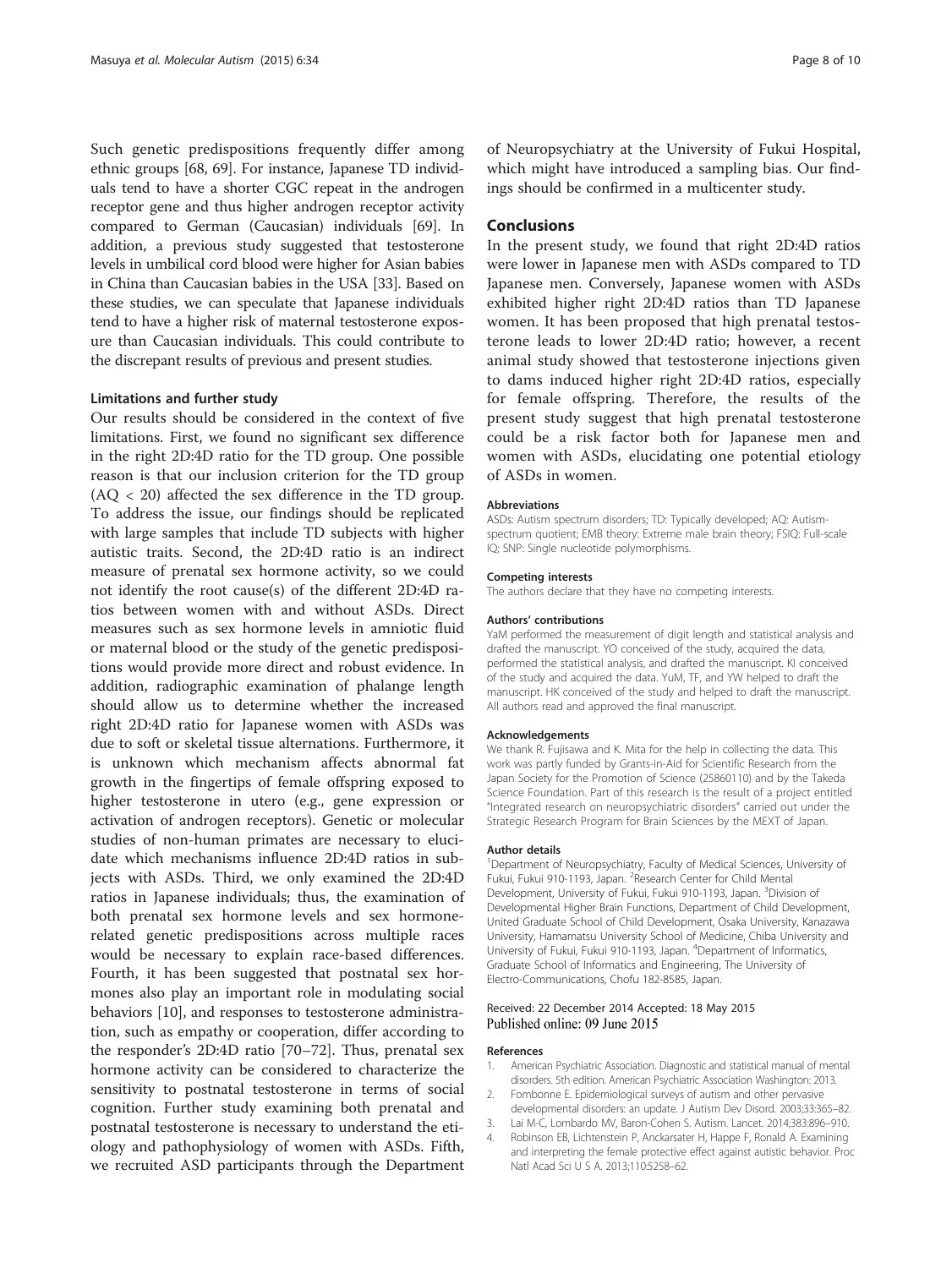- <span id="page-8-0"></span>5. Schaafsma SM, Pfaff DW. Etiologies underlying sex differences in autism spectrum disorders. Front Neuroendocrinol. 2014;35:255–71.
- 6. Baron-Cohen S. The extreme male brain theory of autism. Trends Cogn Sci. 2002;6:248–54.
- 7. Baron-Cohen S. Autism: the empathizing-systemizing (E-S) theory. Ann N Y Acad Sci. 2009;1156:68–80.
- 8. Baron-Cohen S, Knickmeyer RC, Belmonte MK. Sex differences in the brain: implications for explaining autism. Science. 2005;310:819–23.
- 9. Knickmeyer RC, Baron-Cohen S. Fetal testosterone and sex differences in typical social development and in autism. J Child Neurol. 2006;21:825–45.
- 10. Auyeung B, Lombardo MV, Baron-Cohen S. Prenatal and postnatal hormone effects on the human brain and cognition. Pflugers Arch. 2013;465:557–71.
- 11. Baron-Cohen S, Auyeung B, Norgaard-Pedersen B, Hougaard DM, Abdallah MW, Melgaard L, et al. Elevated fetal steroidogenic activity in autism. Mol Psychiatry. 2015;20:369–76.
- 12. Lutchmaya S, Baron-Cohen S, Raggatt P, Knickmeyer R, Manning JT. 2nd to 4th digit ratios, fetal testosterone and estradiol. Early Hum Dev. 2004;77:23–8.
- 13. Manning JT. Resolving the role of prenatal sex steroids in the development of digit ratio. Proc Natl Acad Sci U S A. 2011;108:16143–4.
- 14. Manning JT, Bundred PE, Flanagan BF. The ratio of 2nd to 4th digit length: a proxy for transactivation activity of the androgen receptor gene? Med Hypotheses. 2002;59:334–6.
- 15. Zheng Z, Cohn MJ. Developmental basis of sexually dimorphic digit ratios. Proc Natl Acad Sci U S A. 2011;108:16289–94.
- 16. Honekopp J. Digit ratio 2D:4D in relation to autism spectrum disorders, empathizing, and systemizing: a quantitative review. Autism Res. 2012;5:221–30.
- 17. Teatero ML, Netley C. A critical review of the research on the extreme male brain theory and digit ratio (2D:4D). J Autism Dev Disord. 2013;43:2664–76.
- 18. Aksu F, Baykara B, Ergin C, Arman C. Phenotypic features in autistic individuals: the finger length ratio (2D:4D), hair whorl, and hand dominance [article in Turkish]. Turk Psikiyatri Derg. 2013;24:94–100.
- 19. Bloom MS, Houston AS, Mills JL, Molloy CA, Hediger ML. Finger bone immaturity and 2D:4D ratio measurement error in the assessment of the hyperandrogenic hypothesis for the etiology of autism spectrum disorders. Physiol Behav. 2010;100:221–4.
- 20. de Bruin EI, Verheij F, Wiegman T, Ferdinand RF. Differences in finger length ratio between males with autism, pervasive developmental disorder-not otherwise specified, ADHD, and anxiety disorders. Dev Med Child Neurol. 2006;48:962–5.
- 21. Falter CM, Plaisted KC, Davis G. Visuo-spatial processing in autism—testing the predictions of extreme male brain theory. J Autism Dev Disord. 2008;38:507–15.
- 22. Krajmer P, Spajdel M, Kubranska A, Ostatnikova D. 2D:4D finger ratio in Slovak autism spectrum population. Bratisl Lek Listy. 2011;112:377–9.
- 23. Manning JT, Baron-Cohen S, Wheelwright S, Sanders G, The 2nd to 4th digit ratio and autism. Dev Med Child Neurol. 2001;43:160–4.
- 24. Milne E, White S, Campbell R, Swettenham J, Hansen P, Ramus F. Motion and form coherence detection in autistic spectrum disorder: relationship to motor control and 2:4 digit ratio. J Autism Dev Disord. 2006;36:225–37.
- 25. Noipayak P. The ratio of 2nd and 4th digit length in autistic children. J Med Assoc Thai. 2009;92:1040–5.
- 26. Osawa J, Sugie H, Fukuda T, Ito M, Sugie Y, Ohzeki T. Evaluation of the 2nd to 4th digit ratio in the patients with autism [article in Japanese]. No To Hattatsu. 2005;37:424–5.
- 27. Sugie Y, Sugie H, Fukuda T, Osawa J. Study of HOXD genes in autism particularly regarding the ratio of second to fourth digit length. Brain Dev. 2010;32:356–61.
- 28. Bejerot S, Eriksson JM, Bonde S, Carlstrom K, Humble MB, Eriksson E. The extreme male brain revisited: gender coherence in adults with autism spectrum disorder. Br J Psychiatry. 2012;201:116–23.
- 29. Hauth I, de Bruijn YG, Staal W, Buitelaar JK, Rommelse NN. Testing the extreme male brain theory of autism spectrum disorder in a familial design. Autism Res. 2014;7:491–500.
- 30. Dealberto MJ. Prevalence of autism according to maternal immigrant status and ethnic origin. Acta Psychiatr Scand. 2011;123:339–48.
- 31. Keen DV, Reid FD, Arnone D. Autism, ethnicity and maternal immigration. Br J Psychiatry. 2010;196:274–81.
- 32. Henderson BE, Bernstein L, Ross RK, Depue RH, Judd HL. The early in utero oestrogen and testosterone environment of blacks and whites: potential effects on male offspring. Br J Cancer. 1988;57:216–8.
- 33. Troisi R, Lagiou P, Trichopoulos D, Xu B, Chie L, Stanczyk FZ, et al. Cord serum estrogens, androgens, insulin-like growth factor-I, and insulin-like growth factor binding protein-3 in Chinese and U.S. Caucasian neonates. Cancer Epidemiol Biomarkers Prev. 2008;17:224–31.
- 34. Manning JT, Henzi P, Venkatramana P, Martin S, Singh D. Second to fourth digit ratio: ethnic differences and family size in English, Indian and South African populations. Ann Hum Biol. 2003;30:579–88.
- 35. Manning JT, Stewart A, Bundred PE, Trivers RL. Sex and ethnic differences in 2nd to 4th digit ratio of children. Early Hum Dev. 2004;80:161–8.
- 36. Waters M, Rebholz CM, Wood B, Kuske A, McIntyre M, Sartor O. Second to fourth digit ratio and prostate cancer severity. Prostate Cancer Prostatic Dis. 2013;16:107–10.
- 37. Manning JT, Churchill AJ, Peters M. The effects of sex, ethnicity, and sexual orientation on self-measured digit ratio (2D:4D). Arch Sex Behav. 2007;36:223–33.
- 38. Baron-Cohen S, Wheelwright S, Skinner R, Martin J, Clubley E. The autism-spectrum quotient (AQ): evidence from Asperger syndrome/ high-functioning autism, males and females, scientists and mathematicians. J Autism Dev Disord. 2001;31:5–17.
- 39. Wechsler D. WAIS-III: Wechsler Adult Intelligence Scale. San Antonio, TX: Psychological Corporation; 1997.
- 40. Woodbury-Smith MR, Robinson J, Wheelwright S, Baron-Cohen S. Screening adults for Asperger syndrome using the AQ: a preliminary study of its diagnostic validity in clinical practice. J Autism Dev Disord. 2005;35:331–5.
- 41. Wing L, Leekam SR, Libby SJ, Gould J, Larcombe M. The diagnostic interview for social and communication disorders: background, inter-rater reliability and clinical use. J Child Psychol Psychiatry. 2002;43:307–25.
- 42. Nygren G, Hagberg B, Billstedt E, Skoglund A, Gillberg C, Johansson M. The swedish version of the diagnostic interview for social and communication disorders (DISCO-10). Psychometric Properties J Autism Dev Disord. 2009;39:730–41.
- 43. American Psychiatric Association Diagnostic and statistical manual of mental disorders-Text Revision. 4th ed. Washington D.C.: American Psychiatric Association; 2010.
- 44. Voracek M, Manning JT, Dressler SG. Repeatability and interobserver error of digit ratio (2D:4D) measurements made by experts. Am J Hum Biol. 2007;19:142–6.
- 45. Manning J, Kilduff L, Cook C, Crewther B, Fink B. Digit ratio (2D:4D): a biomarker for prenatal sex steroids and adult sex steroids in challenge situations. Front Endocrinol (Lausanne). 2014;5:9.
- 46. Cohen J. A power primer. Psychol Bull. 1992;112:155–9.
- 47. Trivers R, Manning J, Jacobson A. A longitudinal study of digit ratio (2D:4D) and other finger ratios in Jamaican children. Horm Behav. 2006;49:150–6.
- 48. Knickmeyer RC, Woolson S, Hamer RM, Konneker T, Gilmore JH. 2D:4D ratios in the first 2 years of life: stability and relation to testosterone exposure and sensitivity. Horm Behav. 2011;60:256–63.
- 49. Ingudomnukul E, Baron-Cohen S, Wheelwright S, Knickmeyer R. Elevated rates of testosterone-related disorders in women with autism spectrum conditions. Horm Behav. 2007;51:597–604.
- 50. Geier DA, Geier MR. A prospective assessment of androgen levels in patients with autistic spectrum disorders: biochemical underpinnings and suggested therapies. Neuro Endocrinol Lett. 2007;28:565–73.
- 51. Tordjman S, Ferrari P, Sulmont V, Duyme M, Roubertoux P. Androgenic activity in autism. Am J Psychiatry. 1997;154:1626–7.
- 52. Mayhew TM, Gillam L, McDonald R, Ebling FJ. Human 2D (index) and 4D (ring) digit lengths: their variation and relationships during the menstrual cycle. J Anat. 2007;211:630–8.
- 53. Palomba S, Marotta R, Di Cello A, Russo T, Falbo A, Orio F, et al. Pervasive developmental disorders in children of hyperandrogenic women with polycystic ovary syndrome: a longitudinal case-control study. Clin Endocrinol (Oxf). 2012;77:898–904.
- 54. Xu XJ, Zhang HF, Shou XJ, Li J, Jing WL, Zhou Y, et al. Prenatal hyperandrogenic environment induced autistic-like behavior in rat offspring. Physiol Behav. 2015;138:13–20.
- 55. Abbott AD, Colman RJ, Tiefenthaler R, Dumesic DA, Abbott DH. Early-to-mid gestation fetal testosterone increases right hand 2D:4D finger length ratio in polycystic ovary syndrome-like monkeys. PLoS One. 2012;7, e42372.
- 56. Kalichman L, Zorina D, Batsevich V, Kobyliansky E. 2D:4D finger length ratio in the Chuvashian population. Homo. 2013;64:233–40.
- 57. Haugen IK, Niu J, Aliabadi P, Felson DT, Englund M. The associations between finger length pattern, osteoarthritis, and knee injury: data from the Framingham community cohort. Arthritis Rheum. 2011;63:2284–8.